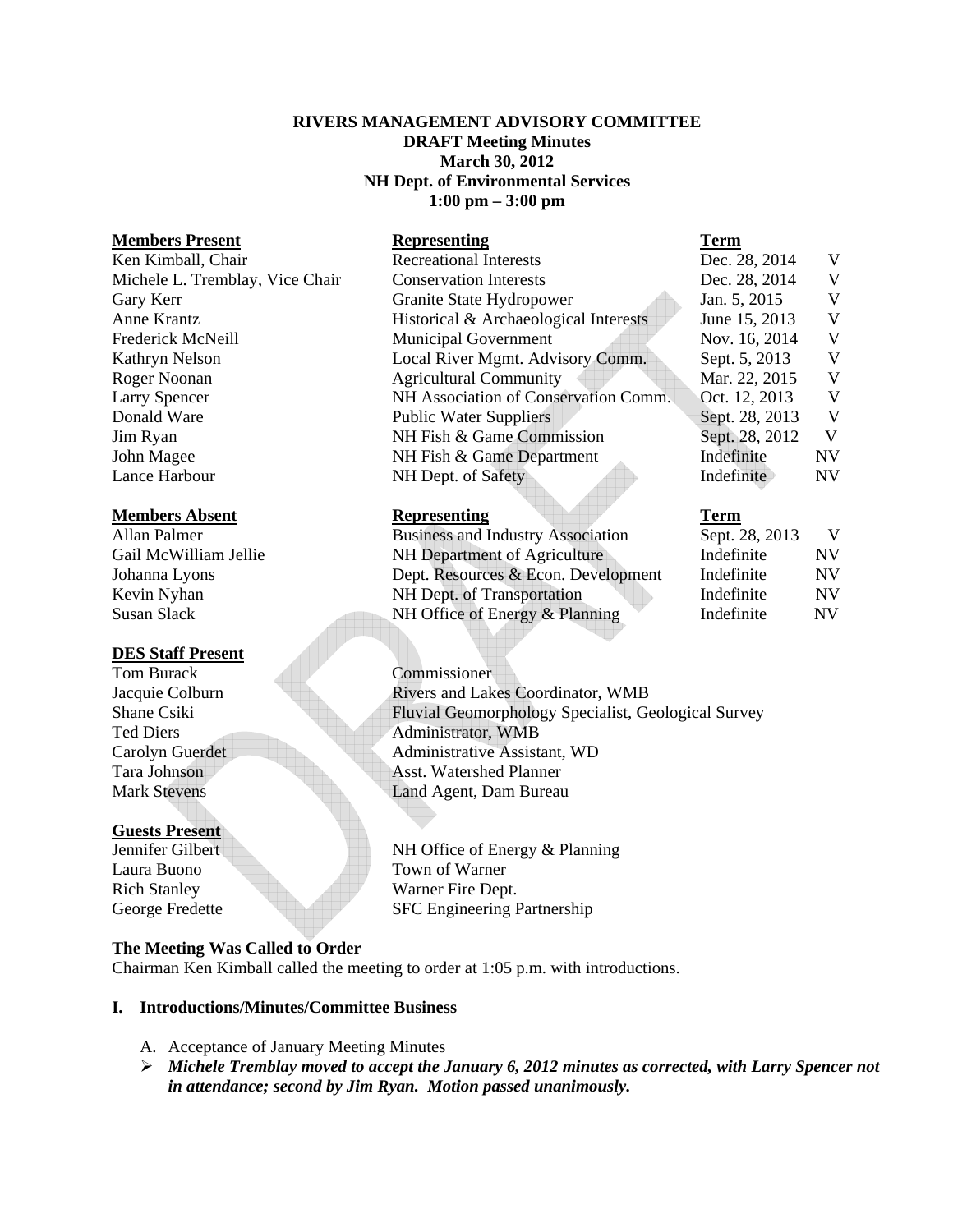### B. RMAC Membership Update – none

- C. Surplus Land Review review and approve RMAC checklist Review and approve the surplus land review checklist and process to make it common between Lakes and Rivers. Other comments: spell out Rivers Advisory Committee, clarify the title, and use the Rivers stationary or Lakes stationary as appropriate.
- ¾ *Larry Spencer made a motion to accept the checklist with the modifications noted, second by Fred McNeill. Motion passed unanimously.*

### **II. Update Regarding RMPP Activities**

#### A. DES/LAC Permit Review Process

The SOP 801 committee, consisting of Rivers Program and Wetlands Bureau staff with Ken, John, Kath and Michele, has met a few times and has discussed and developed draft guidance to secure LAC input and comments on Wetlands, Shoreland and Alteration of Terrain permit applications that fall within designated river corridors. DES requests that the LACs comment within the 14 days if possible. The Shoreland staff has 30 days to review the applications. The web pages of the RMPP and the affected permitting programs have been updated to provide better guidance to applicants regarding the LACs role in the permit application review process.

Discussion ensued regarding LAC comments and their importance between the Committee and Commissioner Burack, who had joined the meeting. The Commissioner feels the LACs may be able to provide the most important input by getting involved with other regulatory boards at the local level, helping them to understand the issues the LACs are looking at. When town boards meet with the applicants, they can then bring these items to the attention of applicants early on in the permit process. RMAC membership noted: 1) asking LACs to respond within 14 days is difficult as most meet once per month and therefore cannot provide comments within that period of time; 2) this is asking the LACs to do some additional work; 3) LACs have no paid staff to assist them; and 4) is it possible to give the LACs 25 days instead of 14 days?

# B. March  $10^{th}$  LAC Workshop

Jacquie provided a quick review of the workshop agenda and explained what was discussed throughout the day. She pointed out that the workshop was well received. A draft guidance document was presented at the workshop which outlined those LAC comments which would be most helpful to the Shoreland staff when reviewing permit applications. Additional work needs to be conducted between DES and the LACs to determine what LAC comments should and could include. A post workshop evaluation was conducted and the RMAC will be provided with the evaluation results.

### **III. Surplus Land Reviews**

### A. DOT Warner – Warner River

Jacquie explained that the RMAC received this SLR from DOT because the Town of Warner would like to acquire a 0.4 acre parcel of state land along Route 103 which would allow the Town access to a parcel which it owns along the Warner River. The town would like to develop the parcel and construct a new fire station facility. The committee discussed: 1) what is the best long-term management practice because of the proximity to the river, and 2) is there potential for washout and future flooding given the amount of impervious surface proposed and the proximity of the proposed structure to the 100 year floodplain?